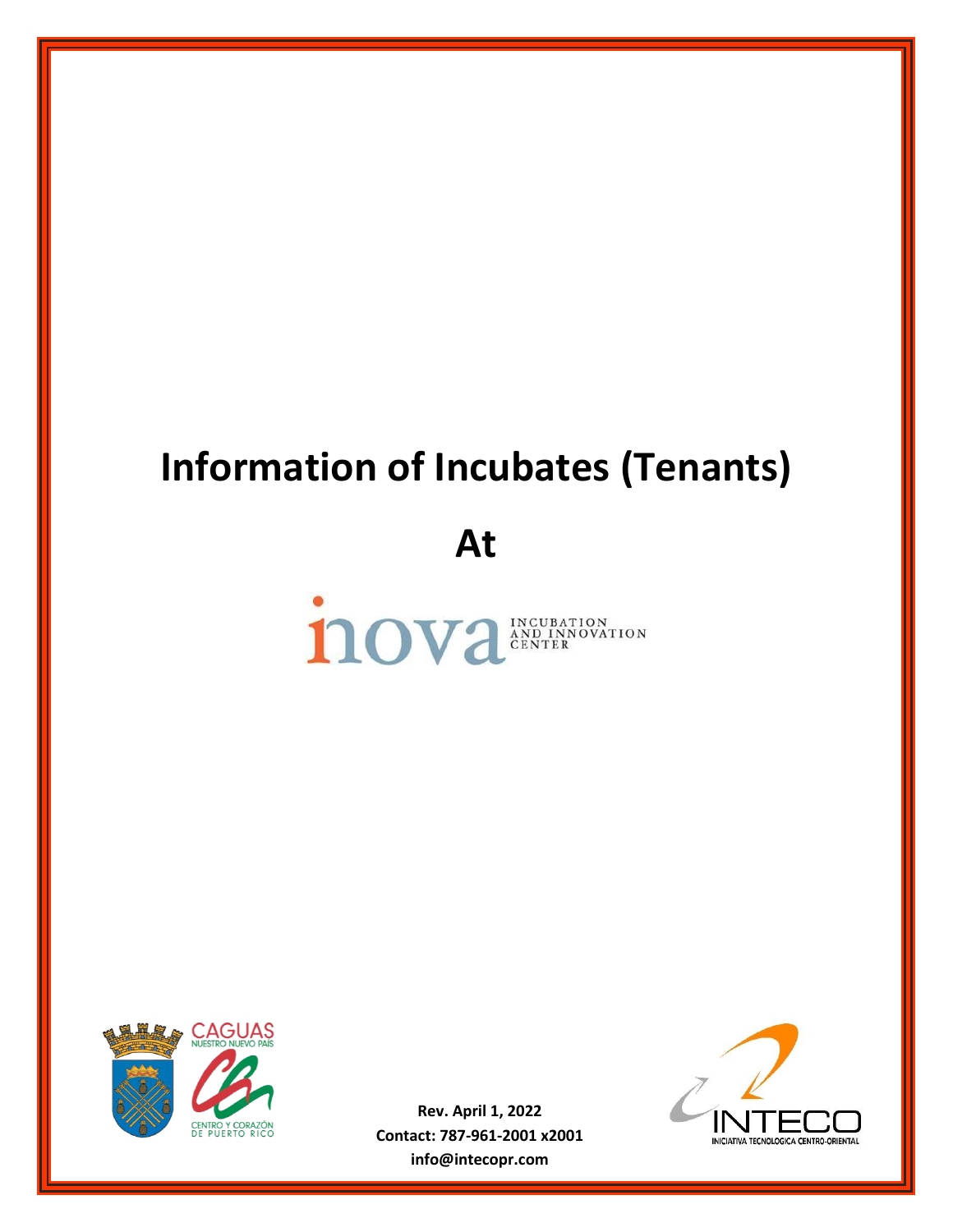## **Why INOVA at Centro de Empresas Emergentes en Ciencia y Tecnología (CEECTec)**

Inova is the name of the INTECO incubation program. For more than 10 years INTECO have been managing the CEETec building and administering the incubation program for its tenants. The CEETec bring to its tenants' proximity to the metropolitan area (San Juan) and easy access to most of the island thru its main highways. The premises have multiple checkpoints for extra security and a receptionist that is responsible for the coordination of shared spaces (conference rooms), welcome visitors and canalize the needs of the tenants. Also, what make the building more than a mere space is INOVA. Trough INOVA the tenants receive mentoring in all aspects of managing a business, have access to seminars/ courses/ learning experiences (most free of charge), participate in networking activities, and receive support from INTECO and the advisory board.

### **First Floor**

**Bay 1A**

### **THE PermisosComerciales.com**

PermisosComerciales.com is the leading company in the processing of permits, trademarks and commercial licenses. We have many services that are managed using an online platform so that our customers can always be connected to all cases and from anywhere in the world. Our philosophy is clear; Each client is unique and understands what his office, company or organization represents for him.

Exporting: Serving Florida and New York

Contact: Ruben Ayala Ortiz, Esq., LLM- President Client Services: 1800-354-1980 Office: 787-961-0601 [ra@permisoscomerciales.com](mailto:ra@permisoscomerciales.com) <https://www.facebook.com/PermisosComerciales> <https://twitter.com/PermisosCo> <https://www.instagram.com/PermisosComerciales/>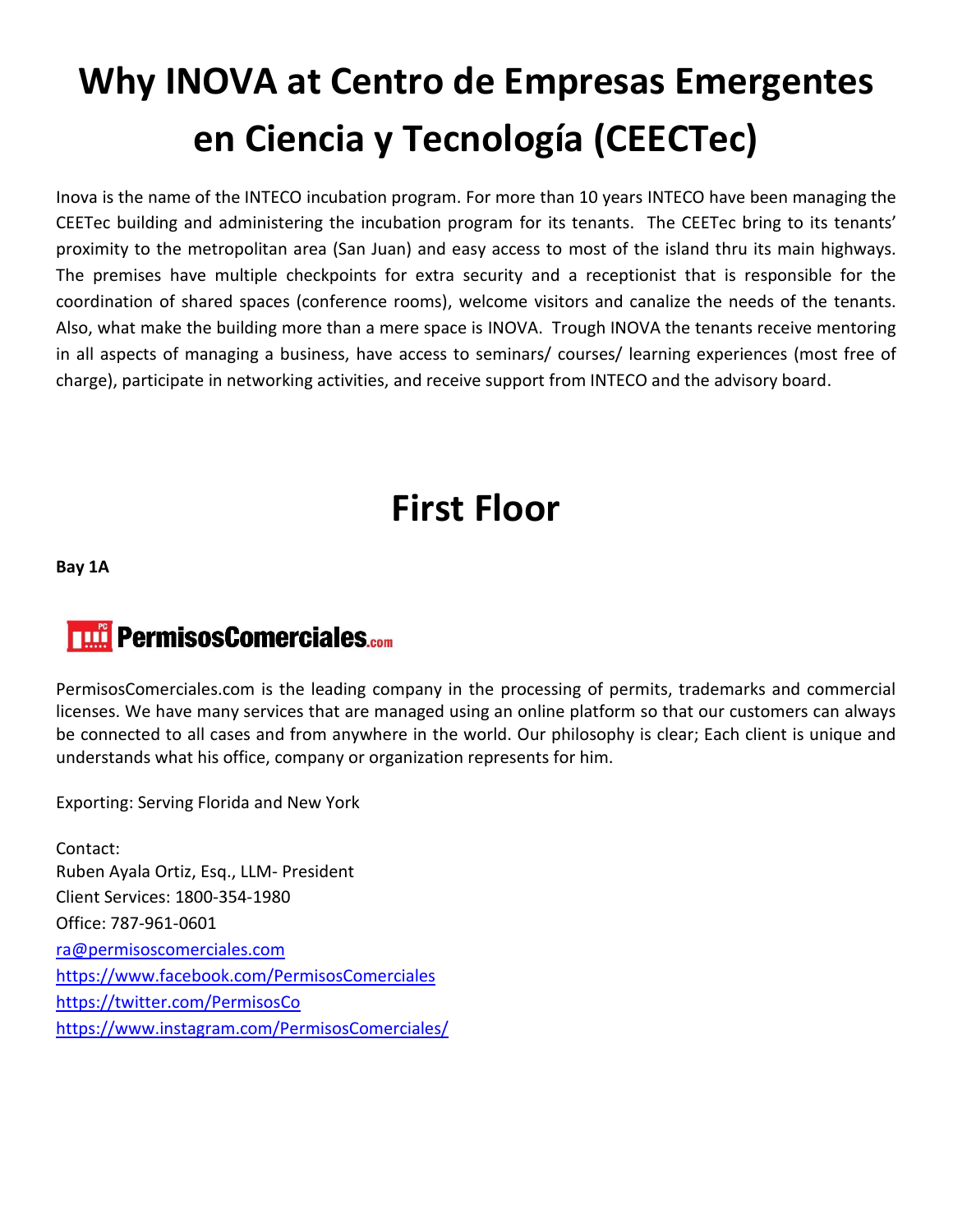

AgroInnova by Corporación Juvenil Para el Desarrollo de Comunidades Sosteniblesis a state and federally certified non-profit corporation created in 2012. We are dedicated to promoting the development of businesses in agriculture and value-added products through incubation in our demonstration farm, incubator of points of sale and manufacturing plant where more than 50 products are produced with our licenses and permits. In addition, it is our commitment to prioritize food security with a focus on a green economy.

Contact: Ana G Rodriguez -Executive Director 787 -447-2098 [anarodz1965@gmail.com](mailto:anarodz1965@gmail.com) <https://www.facebook.com/agroinnovapr/?ref=bookmarks>

**Bay 2A**



Grupo Atabaya is focused on providing Project Management, Planning, Strategy, and Business Analysis services. The main areas are Engineering, Operations, Architecture, Technical Services, Construction Project Management, Finances and Technology. Grupo Atabaya experience and skillsets are available to Puerto Rico municipalities and businesses to accelerate the recovery process, maximize the obligated funds and reduce construction work estimated time and delivery.

ATABAYA offers services for all types of federal programs, with the primary objective of helping Puerto Rico after the impacts of recent disasters DR-4339 (H. María), DR-4337 (H. Irma), DR-4473 (Earthquakes), DR-4493 (COVID-19), and federal programs.

Contact: Eng. Erie A. Pérez, PE, MSEE, MBA 787-593-0004 [erie@atabaya.com](mailto:erie@atabaya.com) Luis A. Padua, BSCheE, MDM 939-717-7674 [luis@atabaya.com](mailto:luis@atabaya.com)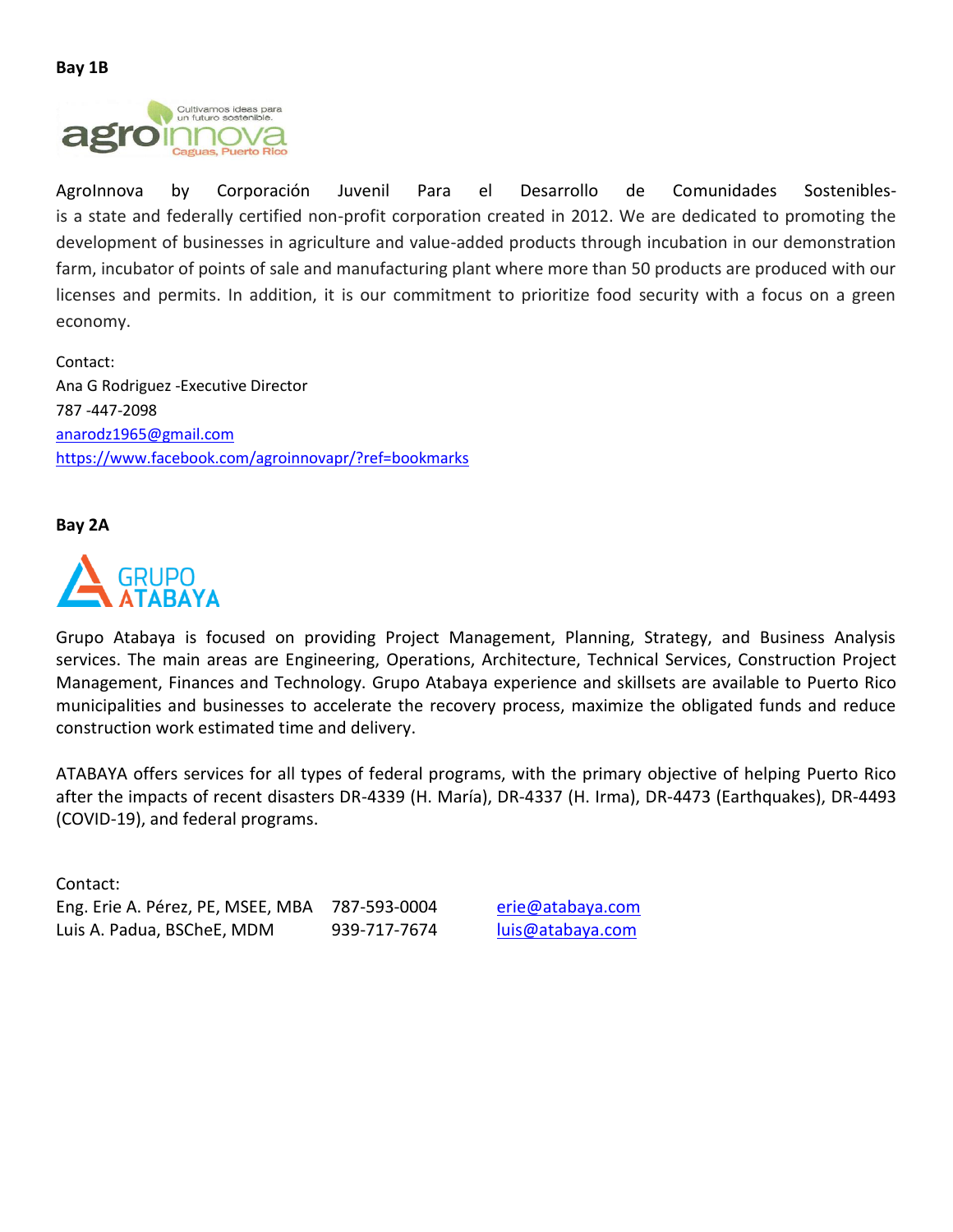

Integrated Security Services is a company dedicated to provide customized security services such as: surveillance equipment (cameras), intercom, sensors, etc.

Contact: Lawrence Owen 787-367-9966

**Bay 3A**



Beryllium Corporation offers a digital transformation product, we named it Be-XConnect, which works like a bridge between legacy devices and digital and IoT platforms. We help organizations, large or small, fully integrate their devices with digital platforms without having to incur in large investments of capital in replacing their legacy devices.

Exporting: Have various clients in the US

Contact: Jorge Normandia - CEO 1-800-339-7808 ext.1 [jnormandia@berylliumpr.com](mailto:jnormandia@berylliumpr.com) [www.berylliumpr.com](http://www.berylliumpr.com/)

#### **Bay 3B y Bay 3C**



PowerTEK Corporation is an Advanced Technology Contractor that offers a vast of specific and unique service alternatives in the marketplace of maintenance, repairs and certification to Battery Systems ranging from but not limited to UPS Systems to Switch Gear Battery Banks to Solar and Traction (Forklift) Batteries. This is achieved by combining these services with an applications design, consulting, sales and technical staff.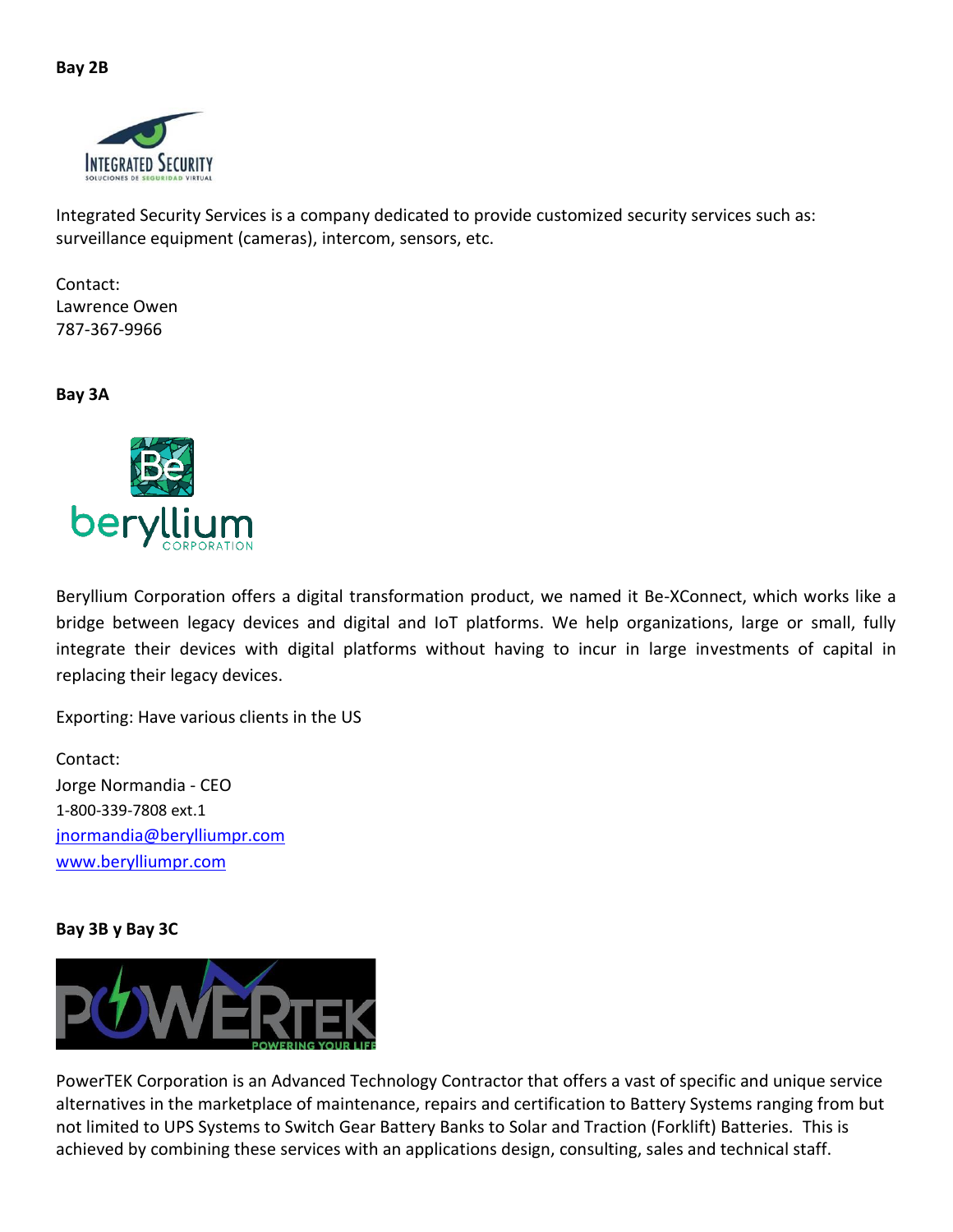We strive as our main goal to be the first line of defense in service response, punctuality and customer satisfaction when delivering our services.

Exporting: No, but very interest in doing so.

Contact: Ismael Nieves -President 787.765.6781 (Office) 787.586.3990 (Mobile) [www.powertekpr.com](http://www.powertekpr.com/) (in construction) Facebook: PowerTEK

**Bay 4A**



IOTEK is a Solutions Developers company.

Contact: Edgardo Alejandro 787-362-1437

**Bay 4B**



A process and automation company for the hemp and cannabis industry.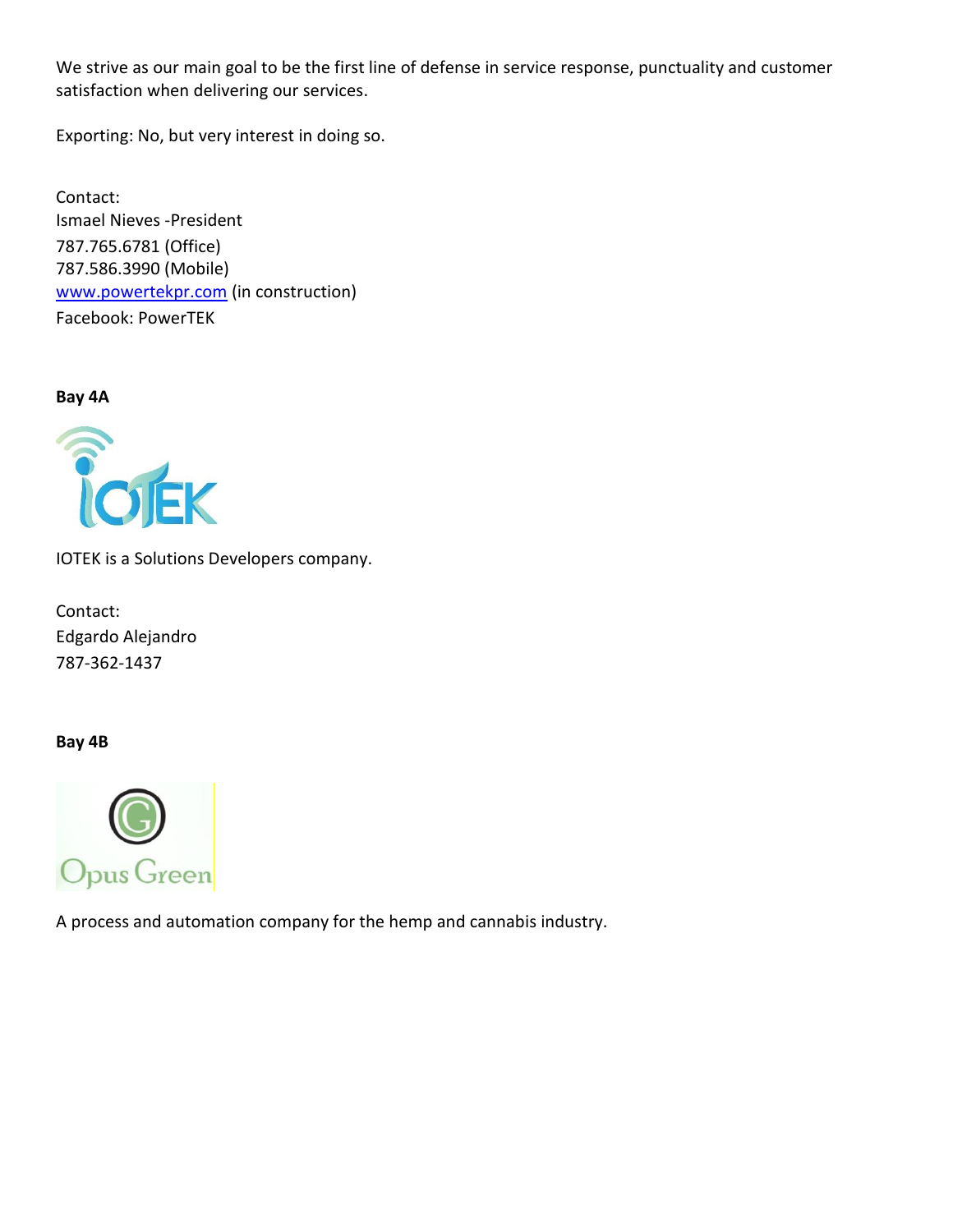### **Second Floor**

#### **Office 200**



CRD Agrimensores is a land surveyor office and a retail space for related equipment.

Contact: Ricardo R. Delgado – owner 787-299-3797 crdagrimensores@gmail.com

**Office 201 & 214**

### **DIGITAL 2 PRESENCIAL**

Digital Presencial - Providing a strategic map and the tools that connect your company, brand or product with the desired audience is their passion. Digital Presencial. Consulting, digital marketing strategies, application development, websites, automation and productivity tools and content creation.

Contact: Pedro J. Hernández – owner [hernandezpedrojuan@gmail.com](mailto:hernandezpedrojuan@gmail.com) 904-888-5269 Digitalpresencial.com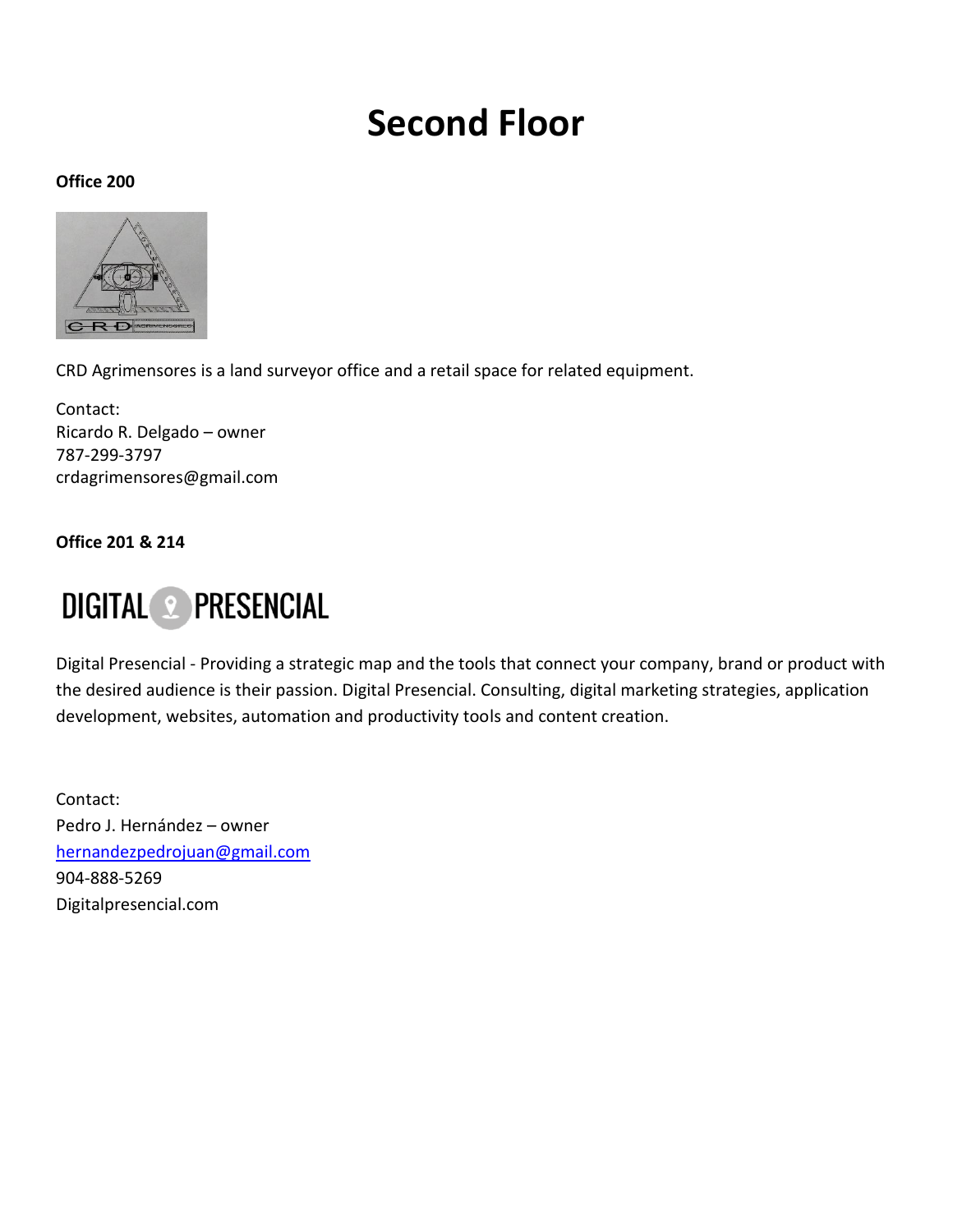

Company dedicated to provide services such as billing, permits, operational consultants among others, to the medical industry.

Contact: Yaritza Amaral 787-241-3289 [yamaral.amb@gmail.com](mailto:yamaral.amb@gmail.com)

**Office 203**

XPG

**Insurance & Risk Services, Inc.** 

PGI Insurance & Risk Services, Inc. is an insurance brokerage firm. We provide insurance brokerage and consulting services to thousands of satisfied customers. We offer a selection of insurance products and services combined with exceptional knowledge in a variety of industries, including property, casualty, benefits, personal lines, and life insurance products regulated by the Insurance Commissioner Office.

Exporting: Interest in Georgia and Florida, USA

Contact: Pedro González Iglesias, CISR - President 787-645-0700 787-466-7312 [pgonzalez@pgipr.com](mailto:pgonzalez@pgipr.com) Fax: 787-626-6717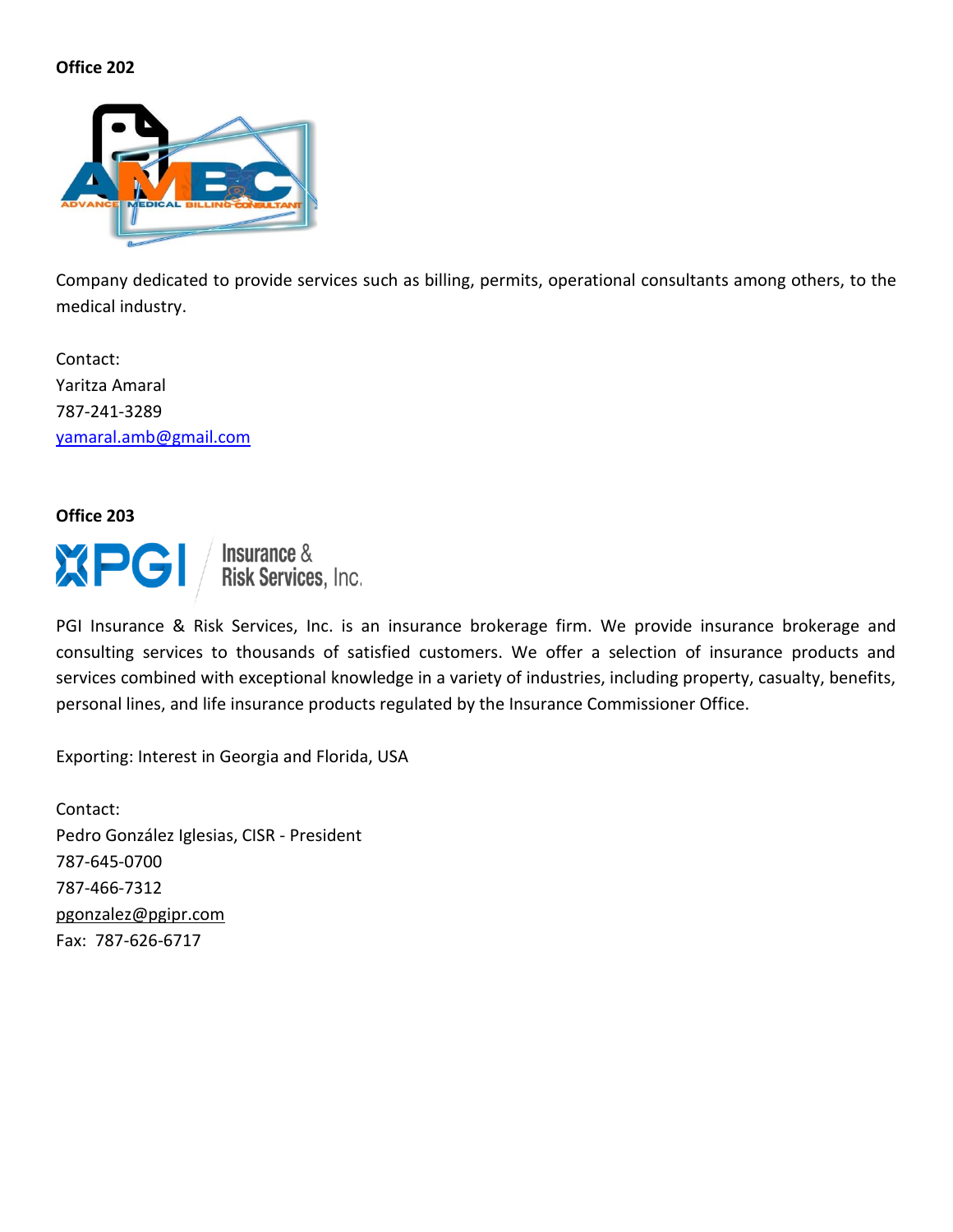

Professional Pharma Solutions LLC is a Puerto Rican owned company that specializes in the areas of Regulatory Compliance Services and Validations to the FDA Regulated Manufacturing Industries, but offers other services such as engineering, Automation, CSV, Technology Transfer, Method Transfer, Technical document development, Manufacturing and Lab investigations, Project Management, Scientists, Engineering documentation, Laboratory, Training, and Consent Decree Issues among others. PPS has a valuable pool of professionals with broad experience in the pharmaceutical environment, biotechnology, and Medical Devices industries.

Developed guidelines for the Pharmaceutical Manufacturing Company Reaction to a Consent Decree emitted by the FDA. PPS is engaged with the client to comply and assure an accurate, timely, well organized, and costeffective work and to solve the problems that our clients face in a daily basis, short- & long-term projects. PPS strives to build business relations based on trust, honesty, integrity, and the quality of our work. **WE BRING SOLUTIONS FROM START TO END.**

Contact: Janet Perez - President 787-349-4979 [janet.perez@ppspr.net](mailto:janet.perez@ppspr.net) www.ppspr.net Facebook: Professional Pharma Solutions

#### **Office 205**



PharmEng Technology is a Consulting Firm with Global presence. They have offices in Asia, Europe, USA, South America, and the Global Headquarters are located in Canada. Their main clients are the FDA-Regulated Industry (Pharmaceuticals, Medical Devices, Biotech & Gene and Cell Therapy). PharmEng provides services in areas like Validation, Compliance, Automation, Project Management, QA Support and Regulatory Affairs Support.

Contact: Roque Redondo Jr. – Managing Director 787-672-1373 [roque.r@pharmeng.com](mailto:roque.r@pharmeng.com) [www.pharmeng.com](http://www.pharmeng.com/) LinkedIn:<https://www.linkedin.com/company/7645>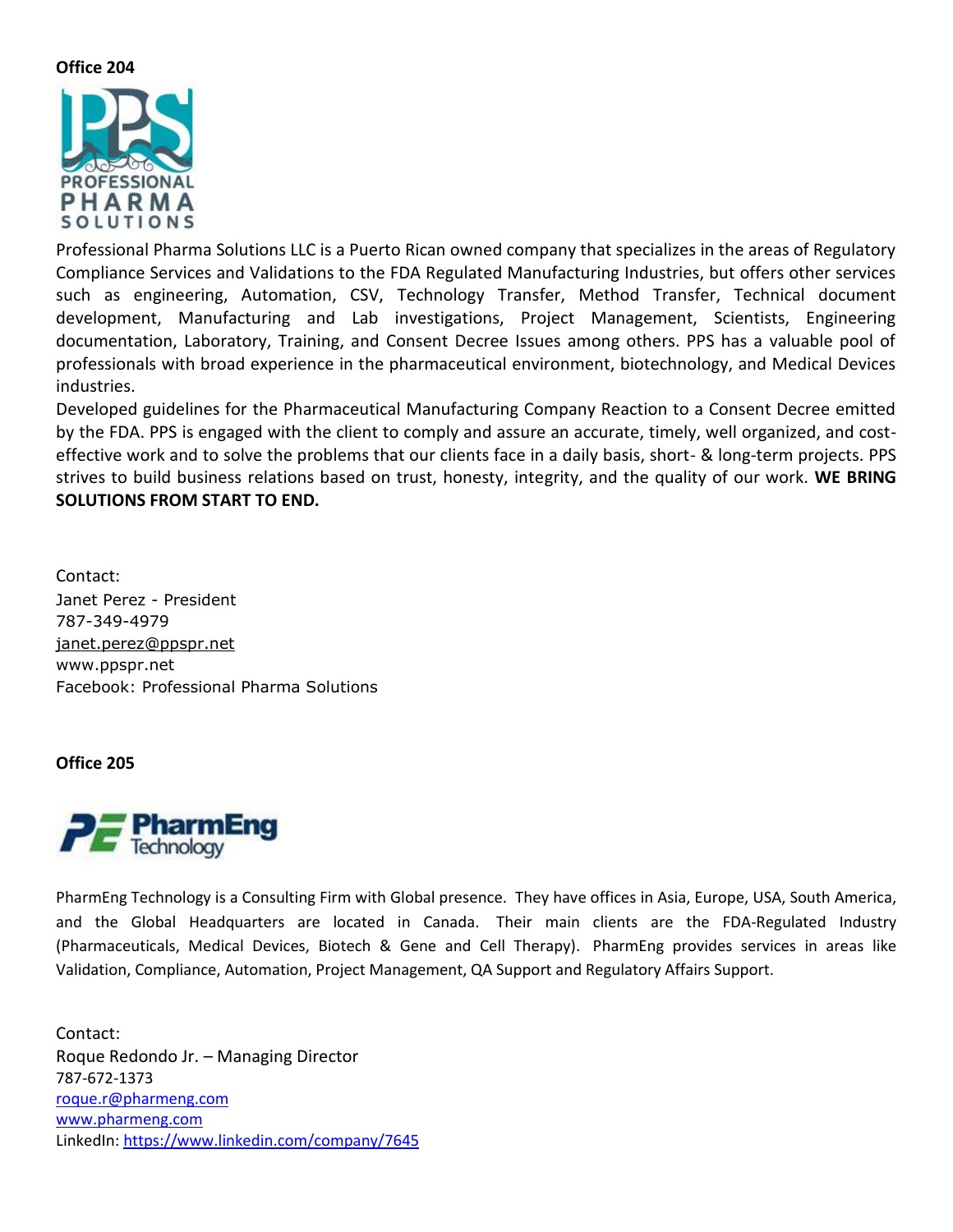

Durman Esquivel offers a broad and innovative portfolio of plastic systems and accessories for the conduction of fluids and energy.

Exporting: They are a multinational company with presence in Latin America

Contact: Marisol Ramírez – Finance Director 787-873-1000 [MRamirez@aliaxis-la.com](mailto:MRamirez@aliaxis-la.com)



UVE is a creative studio in Puerto Rico since 2009. We are a team of people passionate about design with extensive experience in different areas of image, creative direction, art direction and communication. Their specialty is the development of brands as well as their languages and visual worlds.

Contact: Verónica Pagán – President 787.543.3681 Facebook: uve instagram: uve\_pr [www.uvepr.com](http://www.uvepr.com/)

**Office 209**



JJ Photo are a group of photographers, videographers and editors who specialize in wedding photography, corporate events, portraits (head shots), commercial photography, sports and thematic photography. They work the whole island of Puerto Rico and Florida. Currently they are in association with a firm EM Records that manages several urban artists.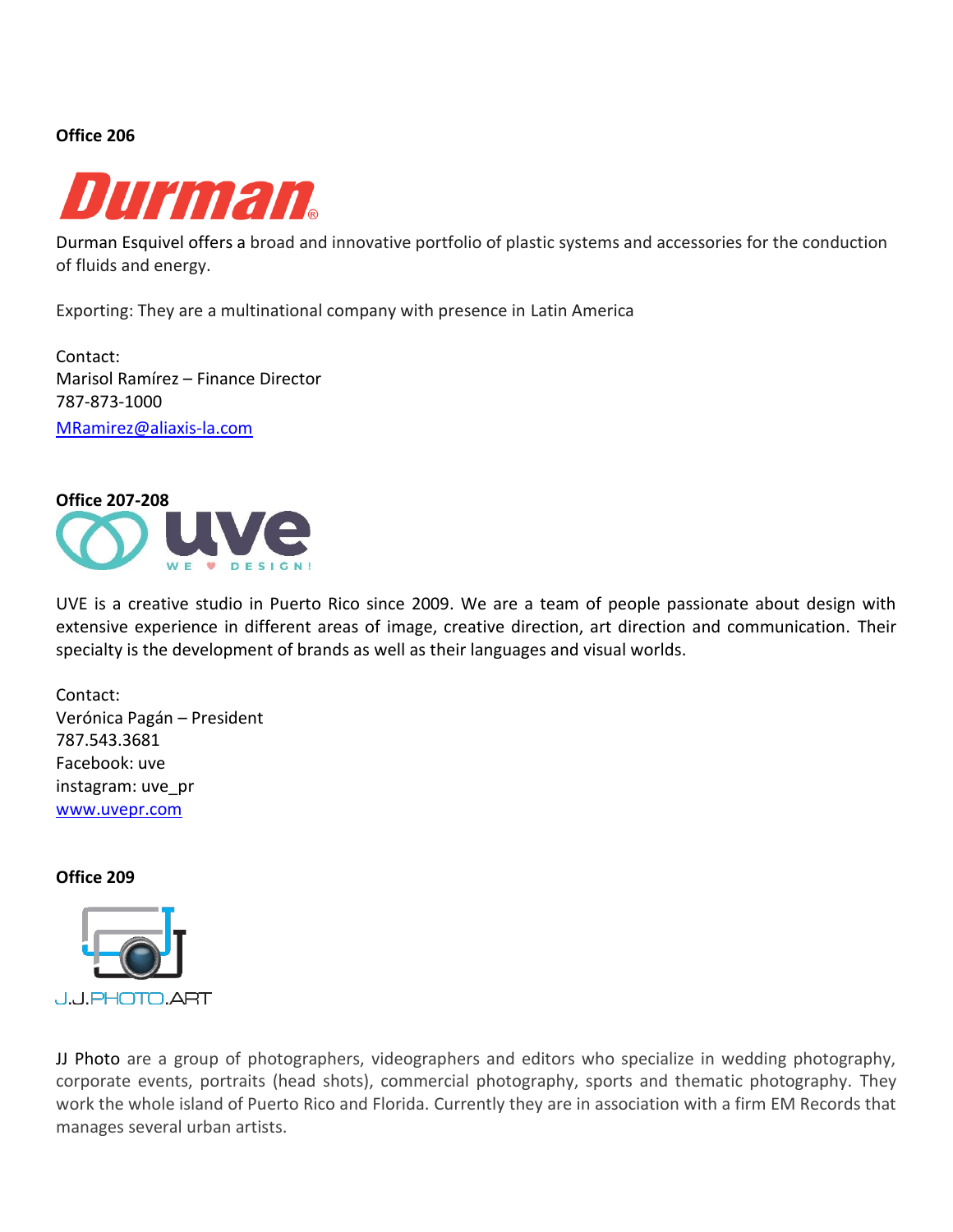Contact: Jhon Joe Pereira 787-246-5460 [johnjoephotoart@gmail.com](mailto:johnjoephotoart@gmail.com) [www.jjphotoarts.com](http://www.jjphotoarts.com/) FB – JJ Photo Art IG - jj\_photo\_art

#### **Office 210-211**

|             | The Growth Coach                                                                                                                                                                                                                                                                                                                                                                    | UPTURNco.                                                                                                                                                                                                                                                                                                                                                                                                                                     |
|-------------|-------------------------------------------------------------------------------------------------------------------------------------------------------------------------------------------------------------------------------------------------------------------------------------------------------------------------------------------------------------------------------------|-----------------------------------------------------------------------------------------------------------------------------------------------------------------------------------------------------------------------------------------------------------------------------------------------------------------------------------------------------------------------------------------------------------------------------------------------|
|             | THE                                                                                                                                                                                                                                                                                                                                                                                 |                                                                                                                                                                                                                                                                                                                                                                                                                                               |
| Description | At The Growth Coach we offer the support you<br>need to grow your business. Through our<br>programs and services, we can assist you to<br>develop your team, strengthen the culture of<br>service and quality, strengthen relationships<br>between work teams, take your leaders to the<br>next level and increase your customers and<br>sales with our business coaching programs. | We are the Human Resources team that help<br>business maximize the potential of their people<br>and company. We take care of implementing the<br>talent and service strategy while reducing the<br>compliance related risks. Manuals, forms, files,<br>processes and expert consulting. The result is an<br>organization focused on results, free of dramas<br>and with a culture of growth and Service. The<br>Best Talent @ Best Workplace. |
| Contact     | Gamaliel Malavé<br>787-313-5917<br>g.malave@thegrowthcoach.com<br>Carolin Lozada<br>787-247-7489<br>tgc.pr@thegrowthcoach.com                                                                                                                                                                                                                                                       | Karol Ayala<br>787-703-4346<br>Karol@upturnco.com<br>Carolin Lozada<br>787-247-7489<br>admin@upturnco.com                                                                                                                                                                                                                                                                                                                                     |
| Web site    | www.growthcoachpr.com                                                                                                                                                                                                                                                                                                                                                               | www.upturnco.com                                                                                                                                                                                                                                                                                                                                                                                                                              |
| Facebook    | https://www.facebook.com/thegrowthcoachpr                                                                                                                                                                                                                                                                                                                                           | https://www.facebook.com/UPTURNco/                                                                                                                                                                                                                                                                                                                                                                                                            |
| Linkedin    | https://www.linkedin.com/company/the-                                                                                                                                                                                                                                                                                                                                               | https://www.linkedin.com/company/upturnco/                                                                                                                                                                                                                                                                                                                                                                                                    |
|             | growth-coach-pr                                                                                                                                                                                                                                                                                                                                                                     | https://www.instagram.com/upturncohr/                                                                                                                                                                                                                                                                                                                                                                                                         |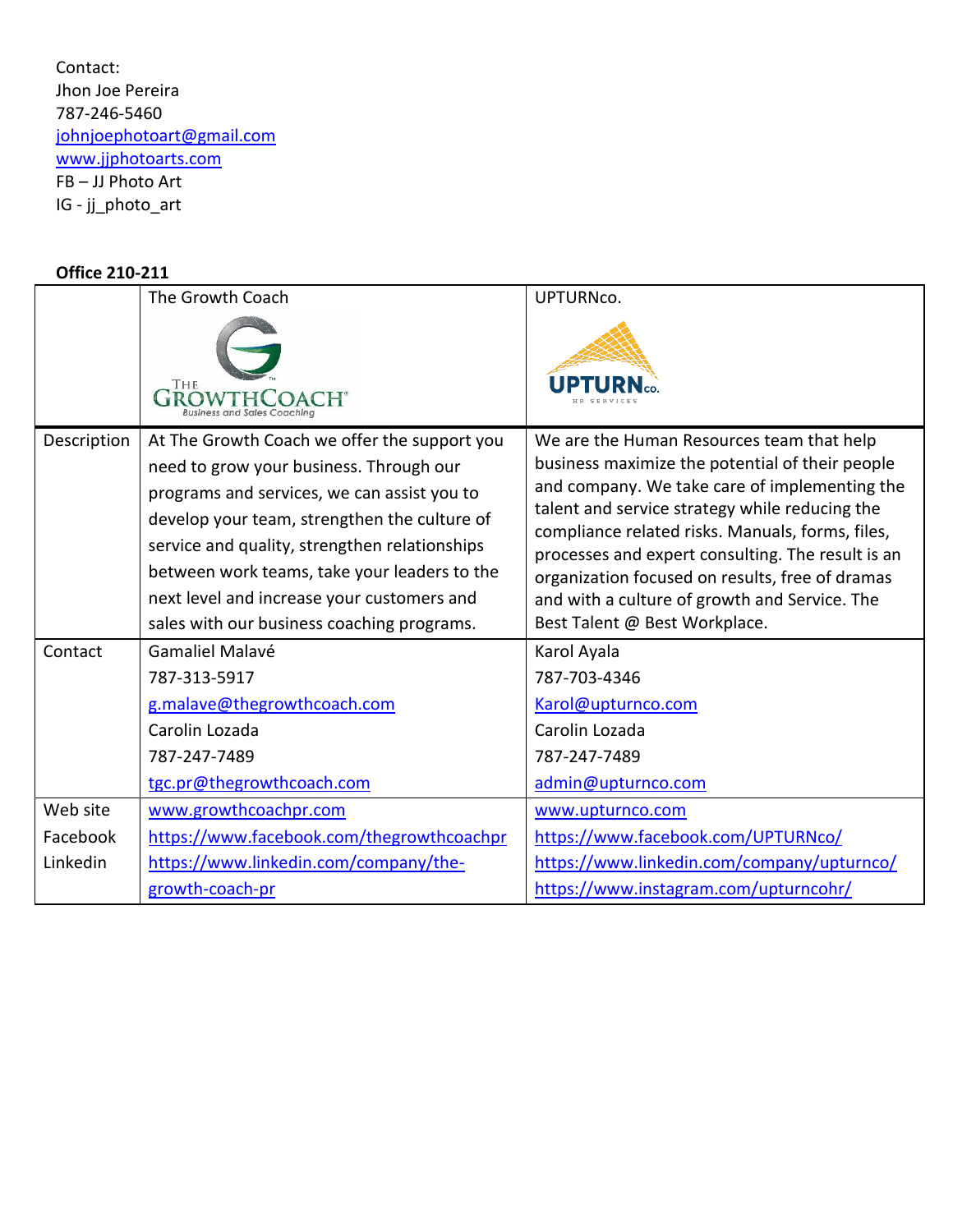

Sterling Advanced Solutions is a firm dedicated to help companies in the regulated industries with the development of quality systems, evaluation of compliant issues, seminars about regulatory compliant among others.

Contact:

Rafael J. Torres Serrano – owner 939-640-9823

#### **Office 213**



Cinema Pixeles is a motion picture company that offers video and filmmaking production solutions for the broadcast, independent film producers, corporate and advertising industries.

We are a concept to screen creative video company that focuses on every step, from the conceptualization to the screening of your project. Our mission is to deliver brands a final product that will exceed their expectations and that their audiences can relate to.

Contact: Ricardo (Ricky) Cayuela - Producer 787.236.4760 [ricky@cinemapixeles.com](mailto:ricky@cinemapixeles.com) [www.cinemapixeles.com](http://www.cinemapixeles.com/)

**Office 214 – Digital Presencial**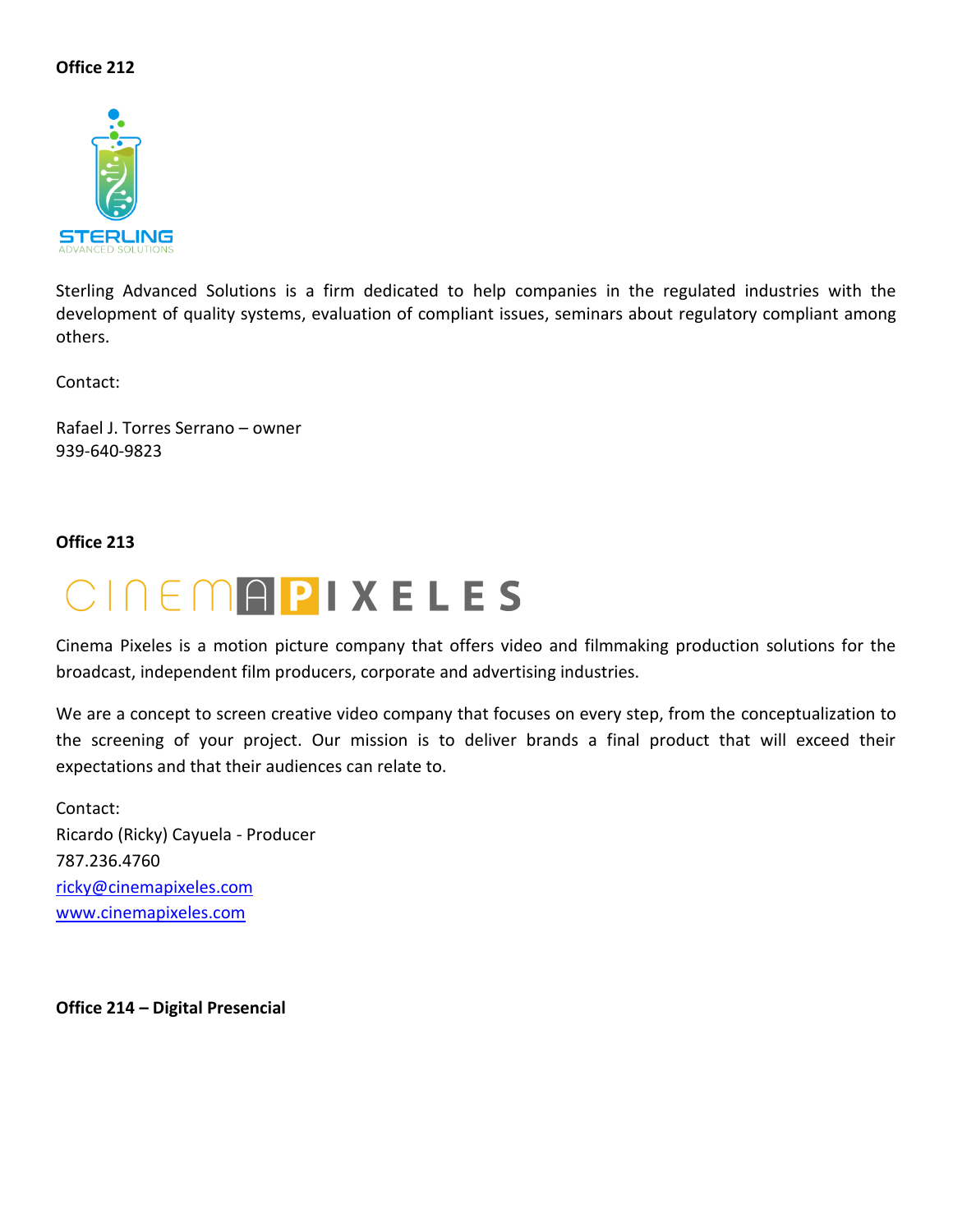

CaribeTrack Corp. was founded in 2007 and incorporated in 2008. It is one of the main fleet monitoring company in Puerto Rico, with the distinction of owning and developing 100% of the monitoring software (web based). The software is capable not only of manage fleet security but to generate a variety of reports that could help the decision process more efficient.

Exporting: Office in Dominican Republic. Able and willing to explore other markets.

Contact: Alexandra Ortiz- Sales Operations Manager 787.705.6868 ext. 804 [aortiz@caribetrack.com](mailto:aortiz@caribetrack.com) [www.caribetrack.com](http://www.caribetrack.com/)

#### **Office 216**



Sierra Manufacturing Corp. is a family owned company that was established to serve the commercial and industrial refrigeration industry. We specialize in custom solutions to meet the needs of our clients in the commercial and pharmaceutical market while focusing on achieving maximum efficiency using the latest technology for refrigeration equipment and proprietary control systems. Our vast experience enables us to work with our client step by step from the initial design of their structural, mechanical and control systems, through the maintenance and monitoring phases to follow.

Exporting: They offer the same services in the US

Contact: Gilberto A. Sierra, Jr. - President 443-631-1905 [gilsierra@sierra-pr.com](mailto:gilsierra@sierra-pr.com) [www.sierra-pr.com](http://www.sierra-pr.com/)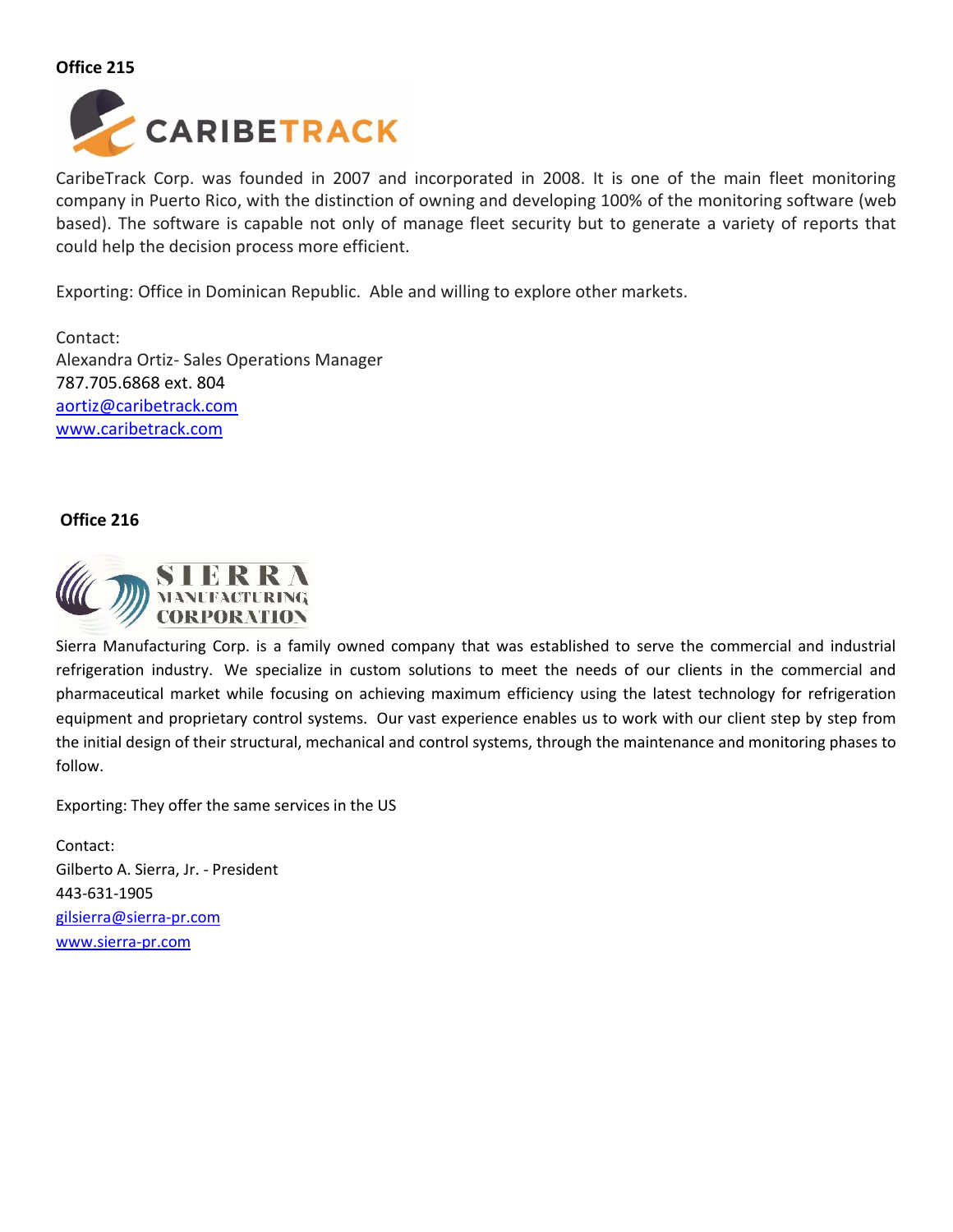### **Virtual Incubation**

# :Lanza Software

Lanza Software is a company dedicated to the development of applications, covering the administrative and operational needs of the business client.

Exporting: Currently with clients in Costa Rica, Panamá and Guatemala. Interest in Dominican Republic, Colombia and México.

Contact: Víctor R. Lanza Amaral – President 787-717-391 [vlanza@lanzasoftware.com](mailto:vlanza@lanzasoftware.com) [www.lanzasoftware.com](http://www.lanzasoftware.com/) <https://www.facebook.com/lanzasoftware>